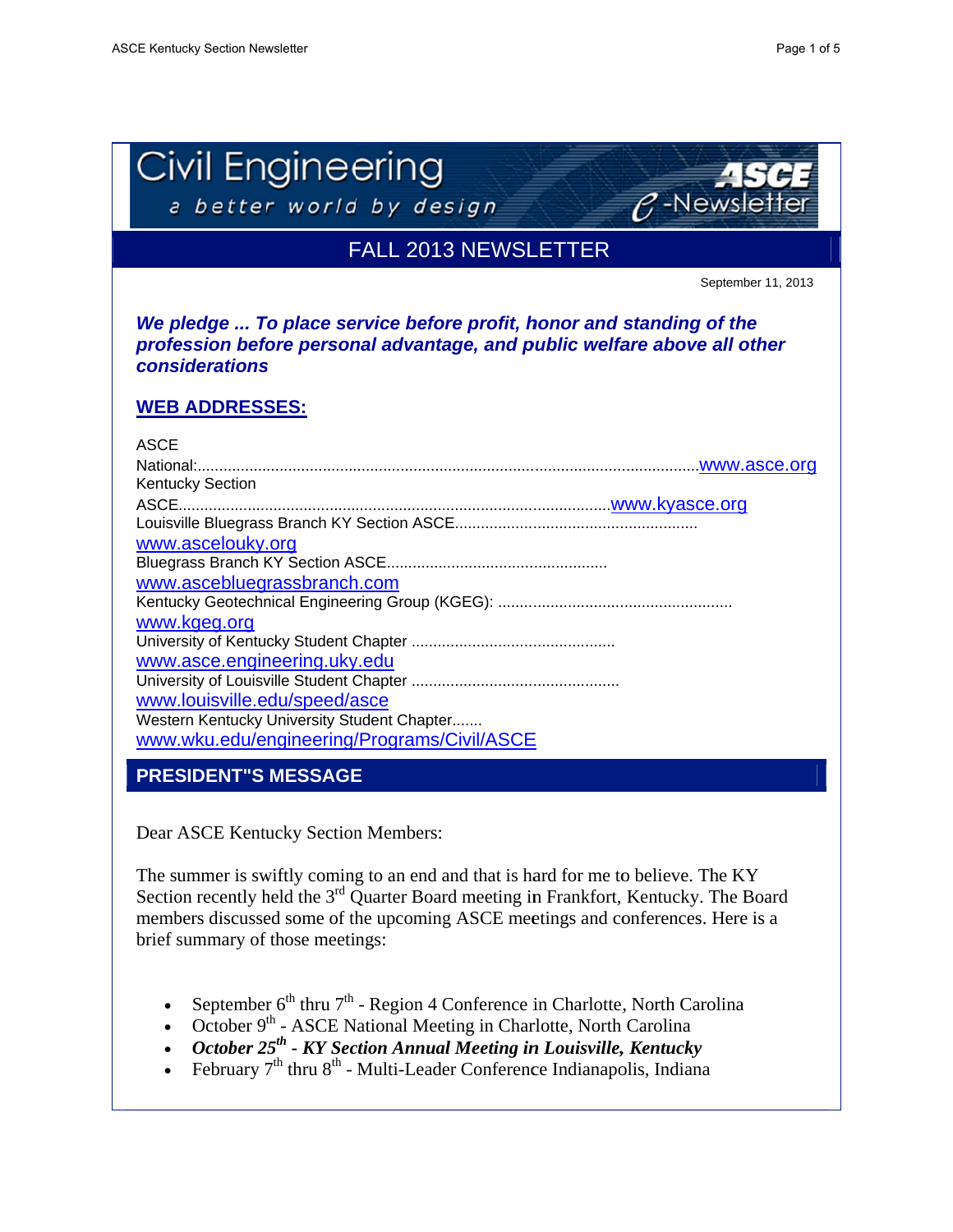There is more information on the KY Section Annual meeting throughout the Newsletter. Please continue reading!

As President of the KY Section, I have enjoyed serving each and every member. I would like to thank my current Board members for their support throughout the past year. Also, I would like to thank the past ASCE Board Members and any member of ASCE that I have reached out to for guidance. I still have 3 months to serve as President and I look forward to the upcoming months, especially the annual meeting. Hopefully, I will see each of you there. Don't forget to check our website for any updates: www.kyasce.org

Regards,

T. Craig Barnet, PE, MASCE President, KY Section ASCE 2012-2013

## **IN REMEMBERANCE**

The Kentucky ASCE Section celebrates the life and morns the loss of our friend Charles William Ritchie. Please see the attached announcment Charles William Ritchie.

# **BRANCH REPORTS**

## **BLUE GRASS BRANCH**

The Blue Grass Branch had their first meeting after summer on August  $16<sup>th</sup>$ . Mr. George Binder of the Kentucky Engineering Center discussed P.E. requirements in Kentucky. The new officers for the 2013-2014 year were also installed. The upcoming year will include tours of local construction projects, more community outreach events, a new website, and lots of younger member sponsored social events!

Septembers meeting is scheduled for Friday September 20th at the Lexington Public Library. We are please to have Andrew Grundwald with LFUCG. He will be presenting on the status of tech Newtown Pike Extension (Oliver Lewis Way) Project from Versailles Road to Broadway. For further information or to register to attend please contact rjohnson@gray.com.

## **Blue Grass Branch 2013-2014 Officers:**

President: Jason Hurt ( Jason.hurt@trinityengsurv.com)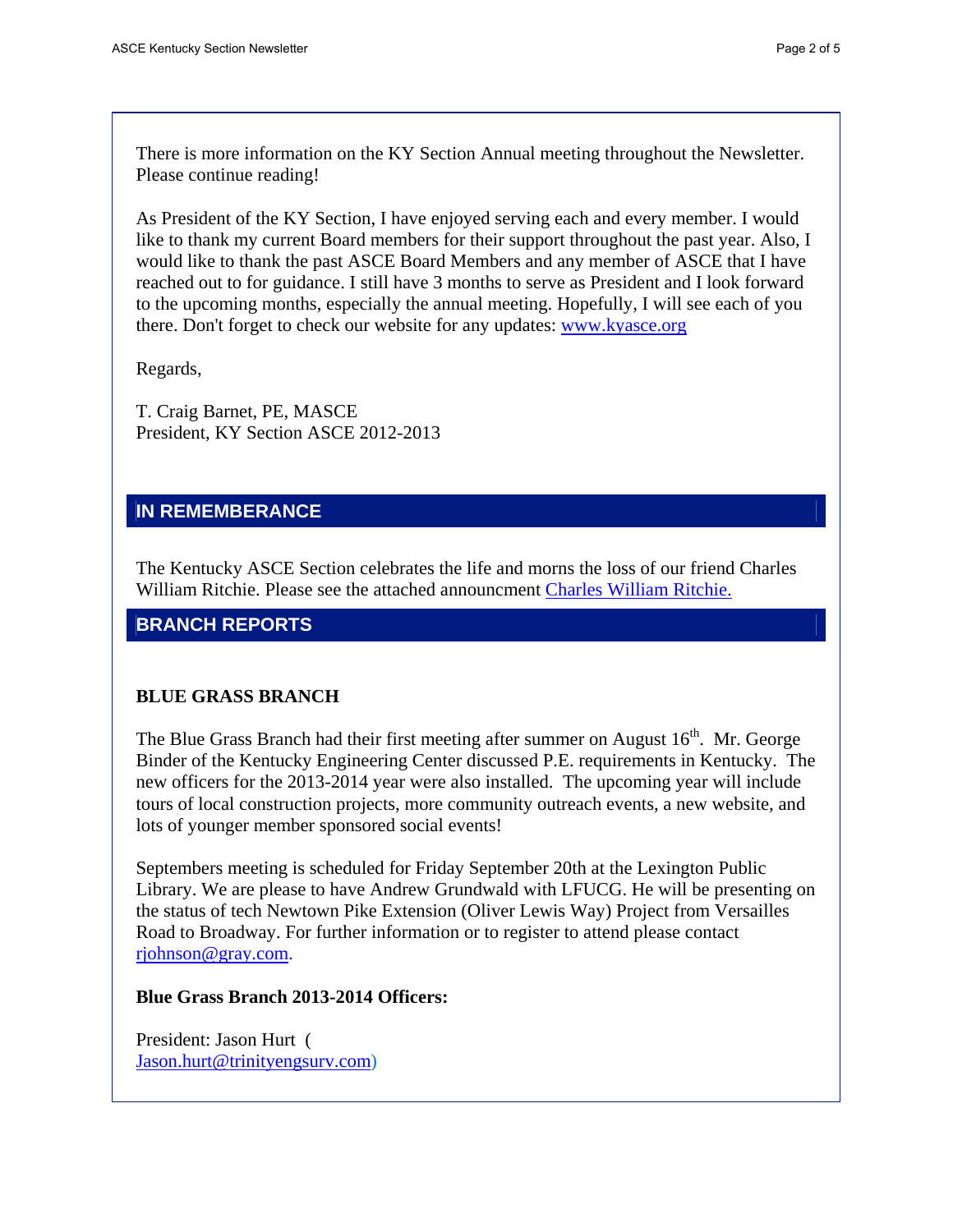Vice President: Michelle Meehan (Michelle.Meehan@stantec.com)

Secretary: Becky Johnson (Rijohnson09@yahoo.com)

Treasurer: Erin Mattmiller (Erin.Mattmiller@stantec.com)

Younger Member Co-Coordinators: Matt Armstrong (Matt.Armstrong@stantec.com) Kenny Bussey (Kbussey@flohut.com)

Community Outreach Coordinator: Adam Mays (Adam.Mays@stantec.com)

Website Coordinator: Cliff Latta ( Cblatta@vaughnmelton.com)

# **LOUISVILLE BRANCH**

The Louisville Branch has been working over the summer to plan for this year's Annual Meeting. We look forward to everyone coming to town to enjoy great technical sessions and catching up in a unique and beautiful setting.

Our first luncheon was on September 6th at the University Club starting at 11:30AM. Our speaker was Mr. Dave Vogel with the Louisville Water Company. Mr. Vogel spoke on Measuring and Improving Customer Service. The 2013-2014 new officers were also voted in at the meeting. The following members' nominations were approved at the May 2013 meeting:

Past President - Roy Flynn President - Paul Maron Vice-President - Kent Ballard Treasurer - Shanaka Ewing Secretary - Sean Craig Welcoming Chair - Eric Walls Younger Member Pres. - Ryan Tinsley

Upcoming Branch Luncheons:

- October, 2013 No meeting. Members are encouraged to attend the KY Section Annual Meeting
- November 8, 2013
- $\bullet$  December 13, 2013
- January 10, 2014
- February, 2014 No meeting. Members are encouraged to attend the Engineer's Banquet.
- March 14, 2014
- April 11, 2014
- May 9, 2014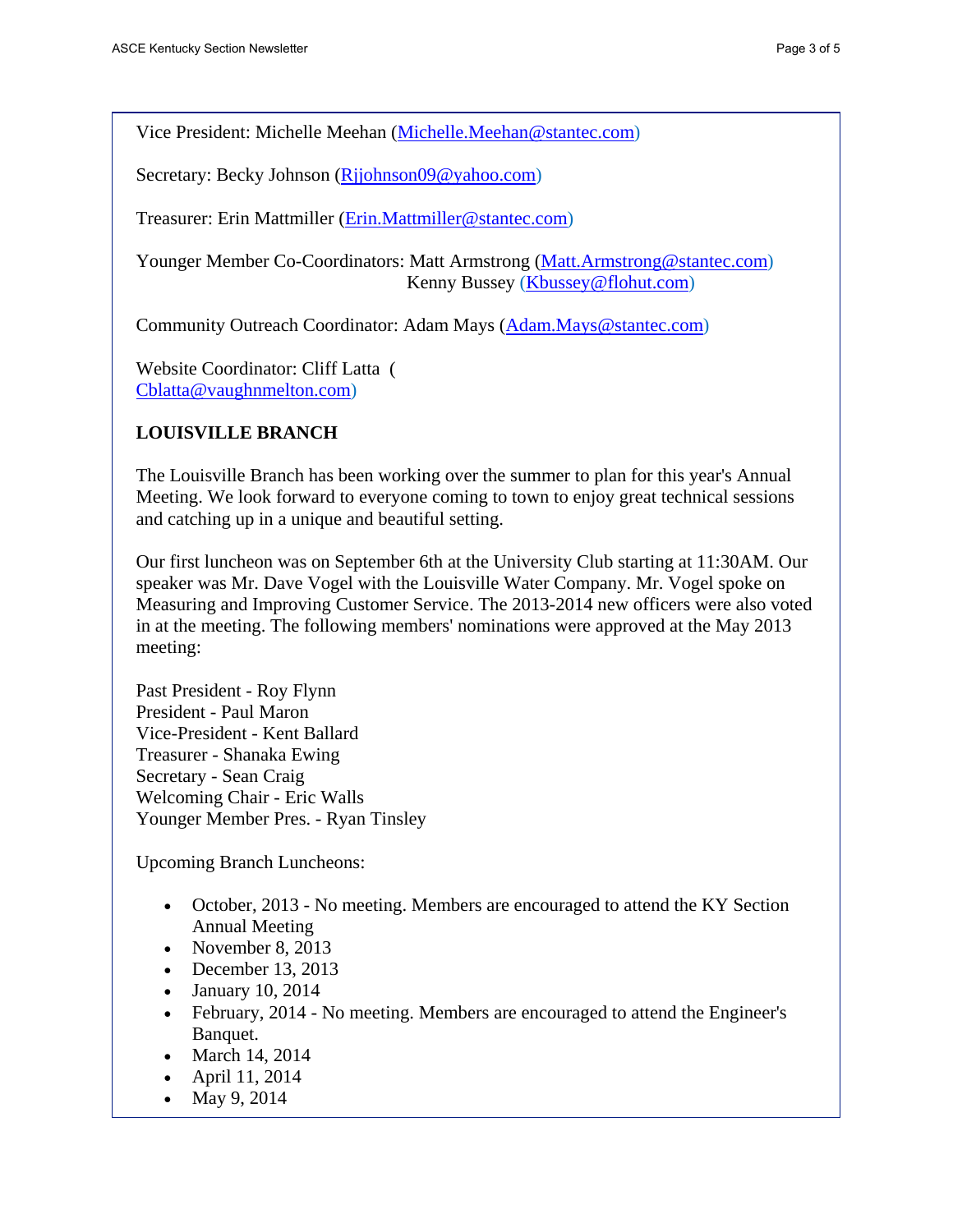Please visit our website for additional information: www.ascebluegrassbranch.com

#### *ASCE Louisville Branch Younger Member Group*

For more information on the ASCE Louisville Branch Younger Member Group, please contact Ryan D. Tinsley at ryan.tinsley@strand.com or visit our Facebook group page.

#### **REGION 4 and GOVERNOR'S UPDATE by Jon Keeling**

Hello again Section Members! Hopefully everyone is enjoying their summer. I just wanted to provide a brief update on recent regional happenings within ASCE.

While the summer season is fairly quiet with regards to statewide or regional ASCE activities, Region 4 is making preparations to hold the next Assembly of Delegates and Board of Governors meeting in Charlotte, North Carolina. The meeting will be held on September 6 - 7, 2013, at the Westin hotel in downtown Charlotte, in conjunction with the North Carolina ASCE Section meeting. All members are welcome to attend as delegates! If interested in attending, please coordinate with Craig Barnett, our Section President. I will again be planning to attend various Branch and Student Chapter meetings within the state, starting this fall - I look forward to perhaps meeting you at one of these meetings!

As you may recall, the University of Louisville ASCE Student Chapter qualified to attend and compete at the ASCE 2013 National Steel Bridge Competition in Seattle - I understand that the Chapter members represented our state well, under some seriously fierce competition! The students definitely expressed their appreciation to our Kentucky Section for being a Silver Sponsor of their efforts. Everyone is looking forward to next years' competition!

This past year, I've also helped review ASCE National budgeting and finances by serving on the Program and Finance Committee (PFC). Some of the highlights from the national budgeting process that took place in May through July this year are that there will not be a national dues increase for ASCE members in the upcoming year, and there will be a return to limited funding for the SPAG program (SPAG stands for State Public Affairs Grants). In general, the purpose of the SPAG program is to enable Sections and Branches to introduce public affairs programs at the local level, or to enhance existing programs, to promote civil engineers and the impacts of our profession within the community. Our Region has definitely used SPAG funds for many beneficial programs in the past (including here in Kentucky) and I would encourage you at the branch level to consider applying for SPAG funding for a worthy project - applications are usually due in October. For more information on SPAG, please contact me, or ASCE National at govwash@asce.org